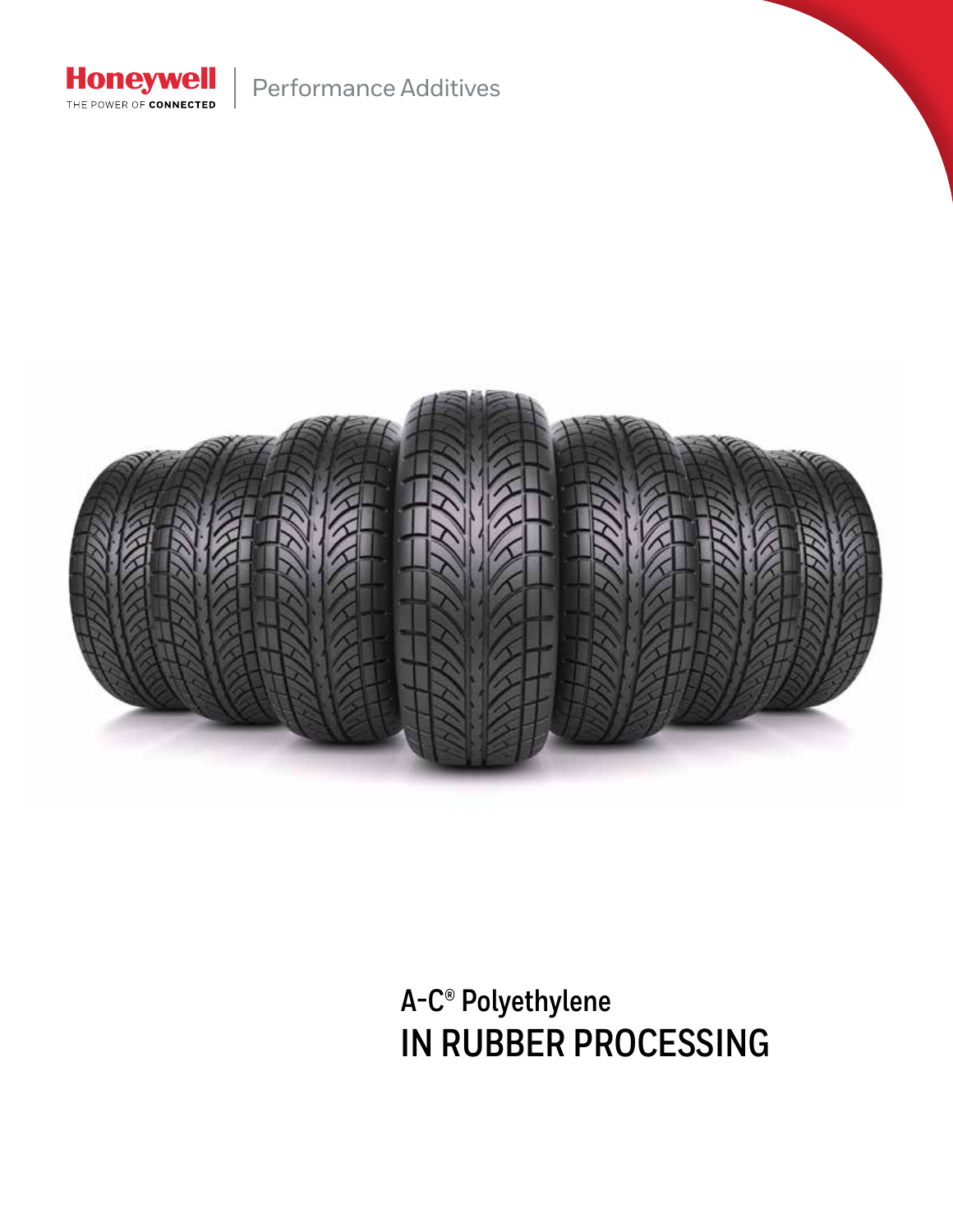

# A-C® Polyethylene in Rubber Processing

A-C® polyethylenes are low molecular weight polymers which are proven processing aids for natural rubber and synthetic elastomers.

Their unique combination of low melting point and low viscosity coupled with excellent compatibility and general chemical inertness enables A-C® polyethylenes to provide outstanding lubricating characteristics without sacrificing cure rate or physical properties.

Outlined to the right, are some of the advantages that A-C® polyethylenes have shown in rubber compounding applications. These characteristics have been tested in our laboratory and evaluated in commercial operations where A-C® polyethylenes have performed effectively in solving a number of processing problems.

# **A-C® Polyethylenes:**

- Provide excellent release properties from Banbury, mill, and calender rolls.
- Do not adversely affect scorch, cure rate, or general physical properties (tensile strength, elongation, hardness).
- Do not bloom or bleed in either green or cured stocks.
- Improve filler dispersion, particularly carbon blacks.
- Improve mold flow and mold release.
- Increase extrusion rates and improve surface finish.
- Are compatible with all elastomers.
- Have excellent chemical and oxidation resistance.
- Have excellent electrical properties.
- Disperse readily in the temperature range of 75°-95°C (170°-200°F) and above.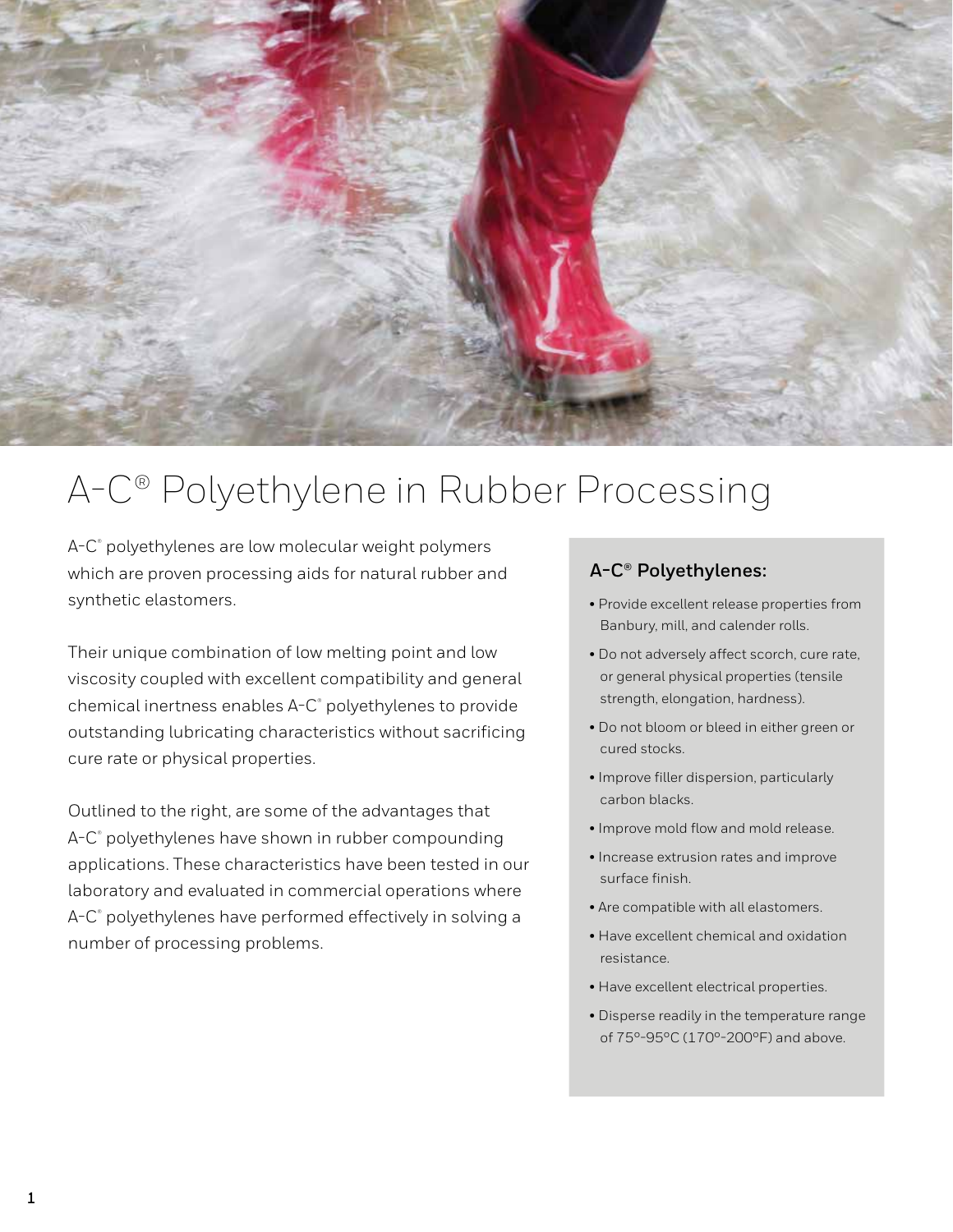Most of the grades of A-C® polyethylenes and copolymers are suitable for use in rubber processing. However, from a practical standpoint (both physical and economic), the homopolymer grades are usually selected.

The most widely used grades for rubber processing are A-C® 617A, 617, 6, 6A, and 1702. A-C® 617A is generally preferred because of its combination of low melt point and low viscosity. It is in powder form and provides ease of dispersion with lubrication properties unmatched with the other solid grades.

The lowest molecular weight homopolymer, A-C® 1702, is specifically recommended for mill mixing or temperatures below 94°C (200°F). The grease-like consistency of A-C® 1702 provides excellent dispersion, even at low mixing temperatures, and the overall performance properties are fully comparable to A-C® 617A.

## **A-C® Polyethylene as a Rubber Mixing Aid**

A-C® polyethylenes have long been known as effective processing aids in rubber compounds to improve release, reduce viscosity and increase extrusion rates. A laboratory study evaluating the performance of several grades of A-C® polyethylene in a SBR-NR mechanical goods compound demonstrated the superiority of these materials in rubber processing. This study showed that significant improvements were achieved in Banbury mixing and mill handling with the smooth release of the stock by the incorporation of A-C<sup>®</sup> polyethylene.

A-C® 6, 617A and 629 polyethylenes were added to the compound during the Banbury mixing cycle. The compounds, including a control, were mixed four minutes at 120 rpm and 0.41 MPa (60 psi) ram pressure. The test sheets were cured 7 minutes at 160°C (320°F).

| <b>Base Formulation</b>                                                                              |                          |  |  |
|------------------------------------------------------------------------------------------------------|--------------------------|--|--|
| SBR 1815                                                                                             | 112.5                    |  |  |
| No.1 Smoked<br><b>Sheets</b>                                                                         | 50.5                     |  |  |
| <b>MT Black</b>                                                                                      | 20.0                     |  |  |
| Zinc Oxide                                                                                           | 3.0                      |  |  |
| Stearic Acid                                                                                         | 1.0                      |  |  |
| Thermoflex $A^1$                                                                                     | 1.5                      |  |  |
| Santocure <sup>2</sup>                                                                               | 1.0                      |  |  |
| TMTMS <sup>3</sup>                                                                                   | 04                       |  |  |
| Sulfur                                                                                               | 7.0                      |  |  |
| $A-C^{\circ}$<br>Polyethylene                                                                        | 0 or 3.5 as<br>indicated |  |  |
| <sup>1</sup> Antioxidant, E.I. du Pont de<br>Nemours & Co.<br><sup>2</sup> Accelerator, Monsanto Co. |                          |  |  |

3 Tetramethylthiuram Monosulfide, Accelerator, R.T. Vanderbilt Co.

| <b>Compound Number</b>                                                                  | A           | B               | C                 | D           |  |  |  |
|-----------------------------------------------------------------------------------------|-------------|-----------------|-------------------|-------------|--|--|--|
| A-C <sup>®</sup> Polyethylene Grade                                                     | None        | $A-C^{\circ} 6$ | $A-C^{\circ}617A$ | A-C® 629    |  |  |  |
| Mooney Viscosity                                                                        |             |                 |                   |             |  |  |  |
| ML@100°C(212°F)                                                                         | 34          | 33              | 35                | 34          |  |  |  |
| Oscillating Disk Rheometer @ 160°C (320°F) (ASTM D-1646-72)<br>Minutes to:              |             |                 |                   |             |  |  |  |
| 1 Point Rise                                                                            | 3.9         | 4.0             | 4.0               | 3.8         |  |  |  |
| Optimum Cure                                                                            | 5.9         | 5.9             | 5.8               | 6.0         |  |  |  |
| Torque                                                                                  |             |                 |                   |             |  |  |  |
| Maximum Newton-Metre                                                                    | 7.7         | 7.2             | 7.3               | 7.7         |  |  |  |
| Pound-Inch                                                                              | 67.8        | 63.7            | 64.3              | 67.8        |  |  |  |
| Stress-Strain Properties Cured 7 minutes @ 160°C (320°F)                                |             |                 |                   |             |  |  |  |
| Durometer, Shore, "A"                                                                   | 57          | 56              | 57                | 58          |  |  |  |
| Modulus 300%, MPa (psi)                                                                 | 10.3 (1500) | 9.7(1410)       | 9.4(1370)         | 10.4 (1510) |  |  |  |
| Tensile Strength, MPa (psi)                                                             | 16.1 (2330) | 17.4 (2520)     | 16.1 (2340)       | 17.2 (2500) |  |  |  |
| Ultimate Elongation, %                                                                  | 410         | 450             | 430               | 420         |  |  |  |
| Specific Gravity                                                                        | 1.13        | 1.12            | 1.12              | 1.12        |  |  |  |
| Peak power and temperature readings as well as release prop with the following results: |             |                 |                   |             |  |  |  |
| <b>Banbury Mixing</b>                                                                   |             |                 |                   |             |  |  |  |
| Peak Power, amps                                                                        | 45          | 42              | 41                | 42          |  |  |  |
| Final Temperature, °C (°F)                                                              | 127 (260)   | 124 (255)       | 121 (250)         | 121 (250)   |  |  |  |
| Release from Banbury                                                                    | Fair        | Good            | Good+             | Excellent   |  |  |  |
| Stock Appearance                                                                        | Fair+       | Good            | Good              | Good        |  |  |  |
| Mill Handling @ 65°C (150°F)                                                            |             |                 |                   |             |  |  |  |
| Release                                                                                 | Fair        | Good+           | Good+             | Excellent   |  |  |  |
| Smoothness                                                                              | Fair        | Good            | Good              | Good        |  |  |  |
| Tack                                                                                    | Good        | Good            | Good              | Good        |  |  |  |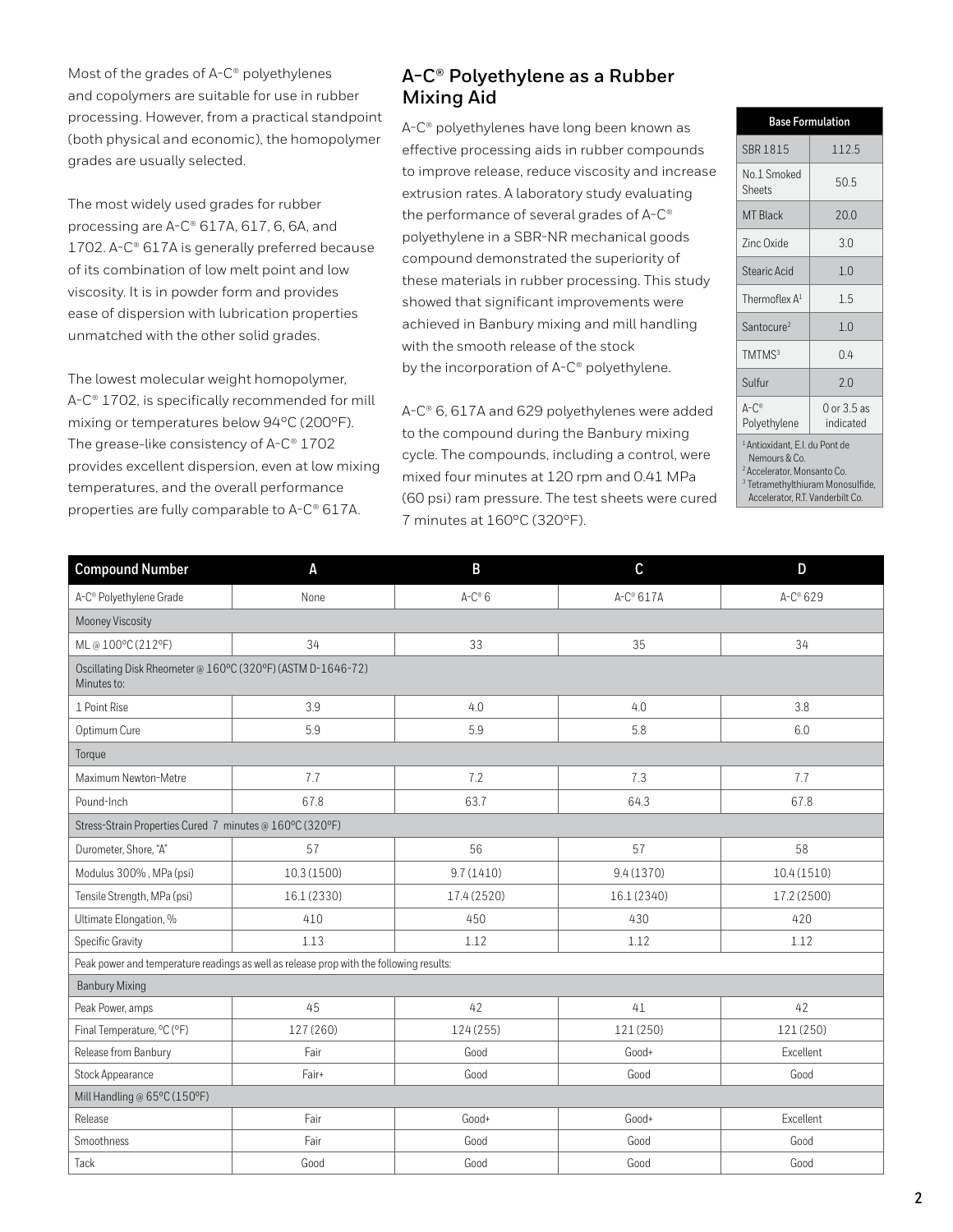# **Rubber Processing With A-C® Polyethylene**

Rubber compound processibility and product uniformity are greatly improved with the use of A-C® polyethylenes. Because of their low softening points and viscosities, A-C® polyethylenes provide better wetting and lubrication. Significant improvements are also realized in extrusion rates, extrudate and shrinkage, and surface smoothness. Effective release from calender rolls and mills as well as from molds is obtained with A-C® polyethylenes. Mold flow is also markedly enhanced.

With the use of A-C® polyethylenes, power reductions as well as an increase in productivity are possible. These result in the all-important cost economies.

A-C® polyethylenes are relatively inert materials and, thus, will not affect scorch. In some instances, the A-C® polyethylenes will improve mechanical properties because of their ability to effectively disperse reinforcing fillers.

A study to determine the effect of A-C® polyethylenes on processing variables was made on an SBR-NR mechanical goods compound. Extrusion appearance and characteristics were determined with a Garvey die. Mold flow and release were also observed.

The study used the same base formulation as is shown on Page 2.

A-C® polyethylenes, long standards in the industry as processing aids, are supplied as prills and in powder form. The powder is generally recommended for rubber processing



| <b>Compound Number</b>                  | A              | B              | C                 | D                |  |  |  |
|-----------------------------------------|----------------|----------------|-------------------|------------------|--|--|--|
| A-C <sup>®</sup> Polyethylene<br>Grade  | None           | $A-C^{\circ}6$ | $A-C^{\circ}617A$ | $A-C^{\circ}629$ |  |  |  |
| <b>Compound Processing Properties</b>   |                |                |                   |                  |  |  |  |
| Mooney Scorch @ 100°C (212°F)           |                |                |                   |                  |  |  |  |
| $11/2$ minutes                          | 38<br>37<br>39 |                |                   | 38               |  |  |  |
| 4 minutes                               | 34             | 33             | 35                | 34               |  |  |  |
| Torque, Newton-Metre (in./lb.)          |                |                |                   |                  |  |  |  |
| Minimum                                 | 2.35<br>(20.8) | 2.45<br>(21.7) | 2.51<br>(22.2)    | 2.61<br>(23.1)   |  |  |  |
| Maximum                                 | 7.66<br>(67.8) | 7.20<br>(63.7) | 7.26<br>(64.3)    | 7.66<br>(67.8)   |  |  |  |
| <b>Extrusion and Molding Properties</b> |                |                |                   |                  |  |  |  |
| Extrusion (Garvey Die)                  |                |                |                   |                  |  |  |  |
| Rate (grams/minute)                     | 7.07           | 7.46           | 7.65              | 7.70             |  |  |  |
| Relative                                | 100            | 106            | 108               | 109              |  |  |  |
| Shrinkage (cm/gm)                       | 0.742          | 0.800          | 0.805             | 0.808            |  |  |  |
| Shrinkage (in./gm)                      | 0.292          | 0.315          | 0.317             | 0.318            |  |  |  |
| Relative (%)                            | 5.0            | 0.9            | 0.3               | $\circ$          |  |  |  |
| Appearance                              |                |                |                   |                  |  |  |  |
| Mold Release @<br>160°C (320°F)         | Fair           | $Good+$        | $Good+$           | Excellent        |  |  |  |
| Mold Shrinkage, %<br>2.4                |                | 2.4            | 2.4               | 2.4              |  |  |  |

because of its better dispersibility; however, if mixing temperatures exceed the softening points of A-C® wax being used, prills are recommended.

Where lower processing temperatures (less than 90°C 194°F) are required, A-C<sup>®</sup> 1702, which is supplied in a grease form, is recommended.

## **Processing Neoprene® Compounds**

A-C® 617A makes compounding Neoprene not only easier, but the benefits of its addition will be readily recognized on a two-roll mill or in the kneader. In addition, processors who extrude this elastomer to make cable jackets, for example, will appreciate the smoothness of extrusion, with optimal surface and minimal distortion.

- The electrical properties are better when using A-C® 617A.
- Where replacing 4 parts of the rubber with 4 parts of A-C® 617A, tensile can be expected to go down by about 5%, and elongation decrease will be minimal.
- Air oven aging affects neoprene compounds with A-C® 617A less than compounds without it.
- There is no noticeable difference in the 18-hour oil immersion test at 121°C between Neoprene with A-C® 617A and Neoprene without A-C® 617A.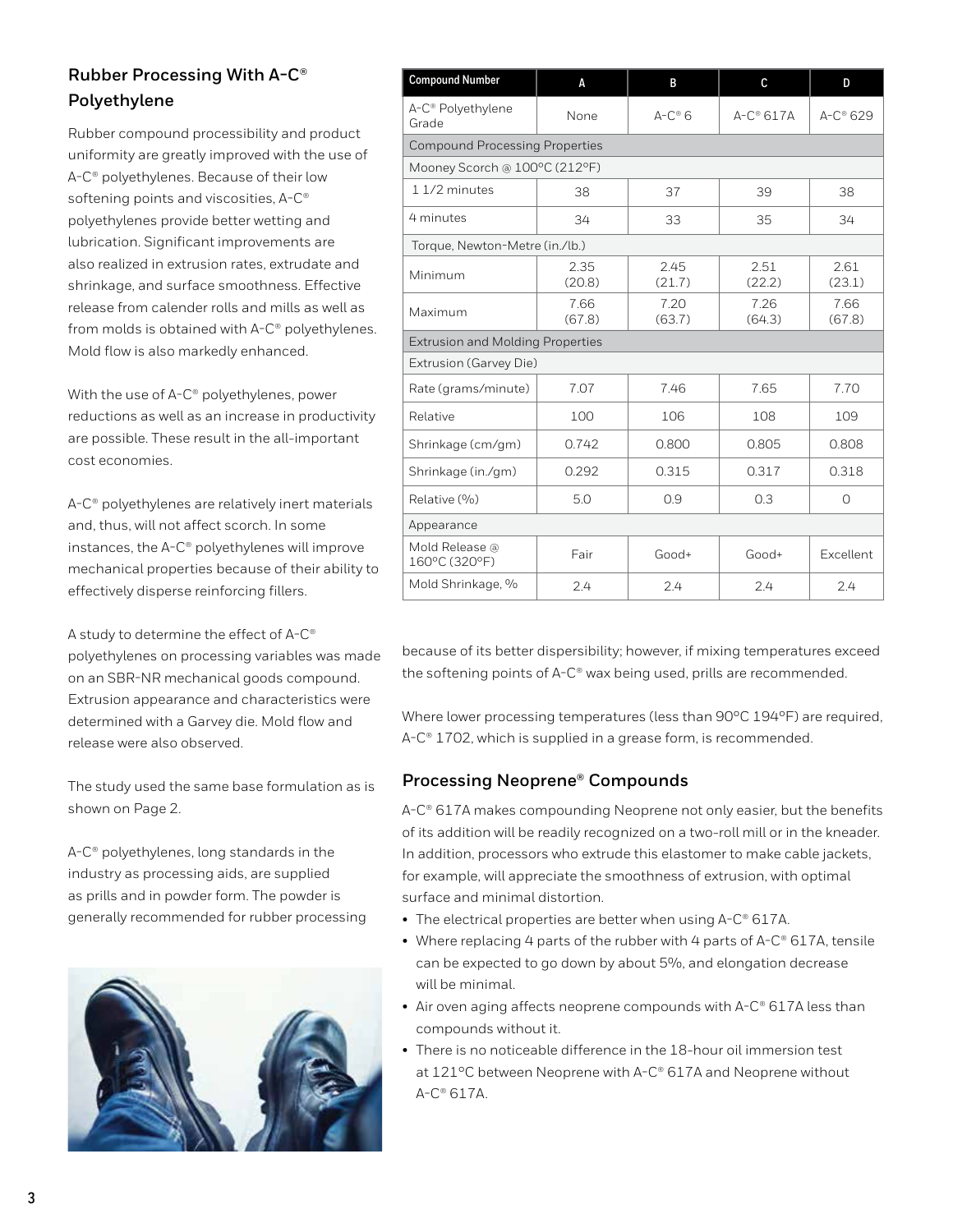# **Processing EPDM Compounds**

Like many other elastomers, EPDM stocks can present processing problems unless properly compounded. Many of these problems can be alleviated by the addition of A-C® polyethylene. Mooney viscosity and mill tackiness are reduced; mold release and building tack are improved, and there is more uniform extrudate surface.

A-C® 617A does not affect cure rate and has very slight influence on physicals. Addition of 8 parts of A-C® 617A to 100 parts of rubber will decrease its tensile by only 5%; elongation increases and modulus decreases. After oven aging, physicals of EPDM with A-C® 617A are equivalent to those of EPDM with no A-C® 617A.

#### **Processing VITON®**

Processing properties of VITON® compounds can be significantly improved by the addition of small quantities of A-C® polyethylene.

Better mold flow and mold release characteristics are obtained — with no change in cure rate. Surface qualities of both extruded and molded VITON® parts are also greatly enhanced. Neither original nor aging properties are impaired, and, due to the non-blooming characteristics of A-C® polyethylene, green tack and adhesion properties are not affected.

Addition or substitution of 3 phr of A-C® polyethylene, for example, has no effect on original properties and causes only minor changes in heat and oilaging data. However, it can bring an important reduction in compound cost.



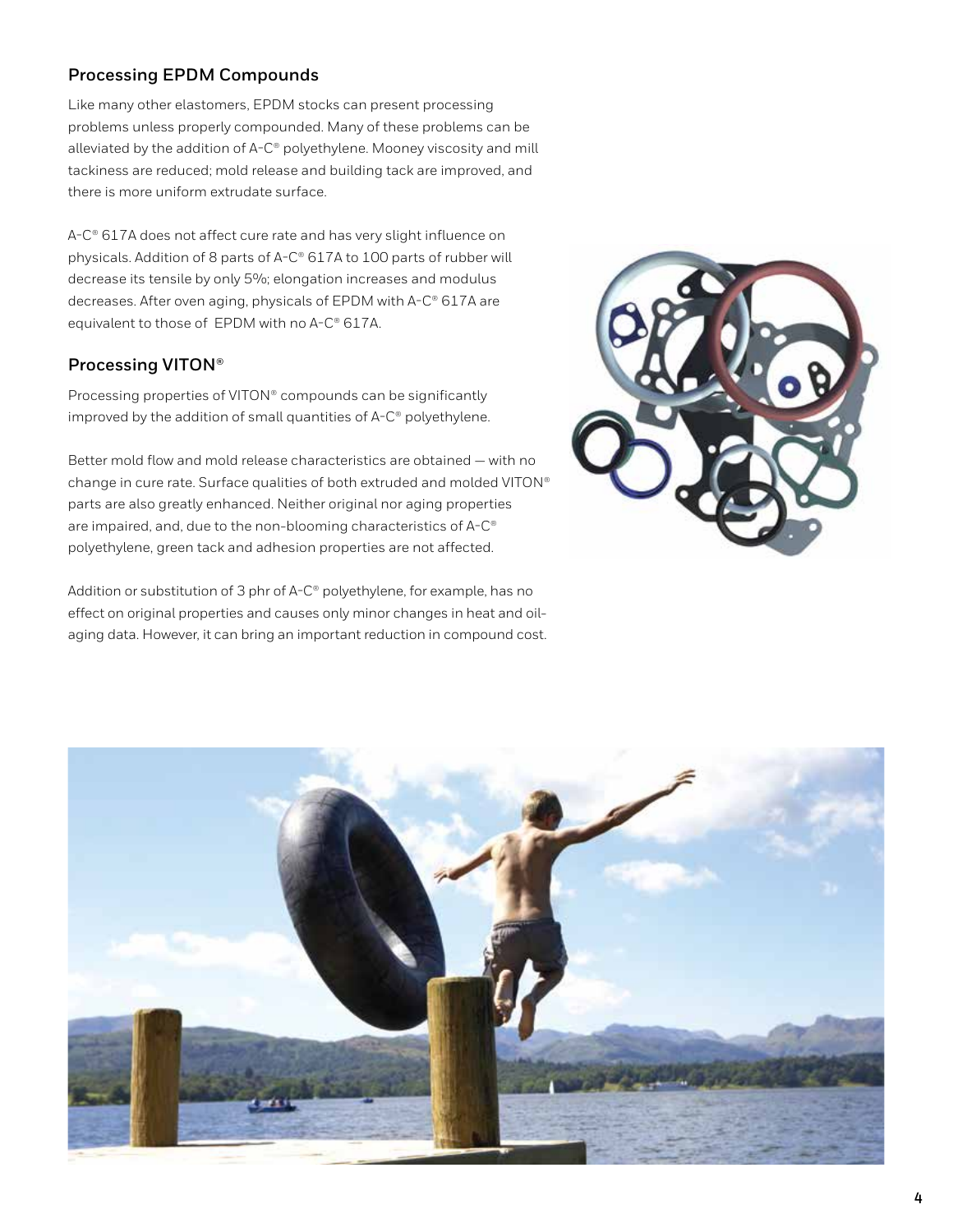## **Processing HYPALON® Compounds**

Traditionally, A-C® polyethylene has been used with HYPALON® compounds to provide improved processing properties. A-C® polyethylene shortens mixing cycles, decreases viscosity, reduces shrinkage, improves mold flow and mold release, and provides excellent handling characteristics during mill and calendar operations.

Studies conducted with HYPALON® shoe sole formulations have shown that additional benefits, in the form of improved physical properties, can also be achieved with the use of A-C® polyethylene. These evaluations have shown that 5 phr of A-C® 617 improves abrasion resistance by 20% and decreases crack growth by about 2/3.

#### **Processing Nitrile Elastomer Compounds**

A-C® polyethylene is a very effective processing aid for nitrile rubber compounds. Milled stocks sheet faster and smoother, viscosities are lowered, and scorch sensitivity is decreased. Nerve and shrinkage are reduced, contributing to better calendering and extrusion properties, while mold flow and mold release are also improved.

The addition of up to 5 phr of A-C® 617A to a nitrile formulation provides all the benefits of easier processing with little or no adverse effect on the vulcanizate's physical properties. Influence on tensile strength or elongation can barely be detected, whereas a certain decrease in modulus can be anticipated.

#### **Processing SBR Compounds**

The general improvement in processing properties is also valid in SBR compounds.

Addition of 5-10 parts of A-C® 617A to SBR markedly increased its abrasion resistance, also lowering the modulus of the compound. Tensile, tear resistance and compression set lowered only as much as would be expected when diluting a rubber with 5 to 10 parts of a low molecular weight additive.

#### **A-C® Polyethylene In Tire Applications**

A-C® polyethylenes have been found to be particularly effective in the following areas:

- For chlorobutyl Innerliners, A-C® polyethylenes provide calender release and improvement of the surface smoothness of the finished sheet, while not interfering with building tack or other physical properties.
- For the tread, A-C<sup>®</sup> polyethylene help carbon black filler dispersion and provide excellent mold flow and mold release, which is particularly important in very intricate tread design.

Because of the lubricating action of A-C® polyethylenes, the mixing temperatures will be lower, resulting in better scorch safety.

## **Effect of A-C® Polyethylene On Carbon Black Dispersion**

Laboratory and plant studies have shown that the addition of A-C® polyethylene to a rubber formulation can improve filler dispersion, notably carbon black, and provide improved properties to the compound.

A comparative test was conducted, whereby 1 phr stearic acid was present in the two carbon black filled SBR compounds. In one of the compounds, 5 parts of mineral oil were exchanged by 5 parts of A-C® 617A.

After compounding, it was very noticeable that the compound with A-C® 617A enjoyed much better carbon black dispersion than the compound with mineral oil, resulting in a more than 10% improvement in tensile strength.



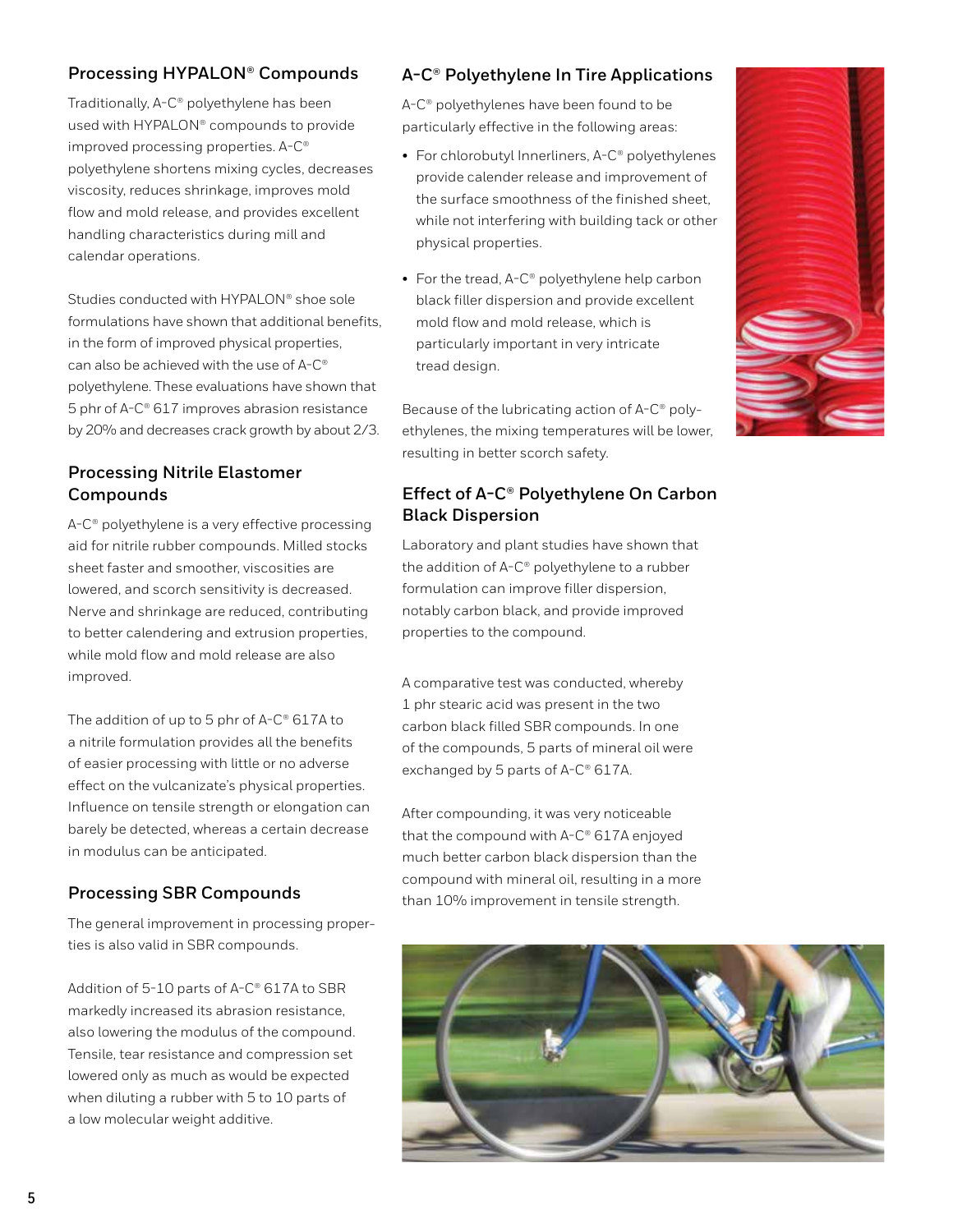| Typical Properties of A-C <sup>®</sup> Polyethylenes and Copolymers |                 |                                            |                               |                                |                                        |                                        |  |
|---------------------------------------------------------------------|-----------------|--------------------------------------------|-------------------------------|--------------------------------|----------------------------------------|----------------------------------------|--|
|                                                                     |                 | <b>Mettler Drop Point</b><br>(ASTM D-3954) | Hardness, dmm<br>$(ASTM D-5)$ | Density, g/cc<br>(ASTM D-1505) | Viscosity, cps @ 140°C<br>(Brookfield) | Acid Number, mg KOH/g<br>(ASTM D-1386) |  |
| Polyethylene Homopolymers                                           |                 |                                            |                               |                                |                                        |                                        |  |
| A-C 820A(1)                                                         | $126^{\circ}$ C | 259°F                                      | 1.0                           | 0.97                           | 80                                     | Nil                                    |  |
| A-C 1810A(1)                                                        | $121^{\circ}$ C | 250°F                                      | 2.0                           | 0.95                           | 20                                     | Nil                                    |  |
| $A-C9$                                                              | $115^{\circ}$ C | 239°F                                      | 0.5                           | 0.93                           | 450                                    | Nil                                    |  |
| $A-C8$                                                              |                 | 113°C 235°F                                | 1.0                           | 0.93                           | 450                                    | Nil                                    |  |
| $A-C 3A^{(1)}$                                                      | $112^{\circ}$ C | 234°F                                      | 2.0                           | 0.92                           | 450                                    | Nil                                    |  |
| $A-C7$                                                              | $109^{\circ}$ C | 228°F                                      | 2.5                           | 0.92                           | 450                                    | Nil                                    |  |
| $A-C6$                                                              | $106^{\circ}$ C | 223°F                                      | 4.0                           | 0.92                           | 375                                    | Nil                                    |  |
| $A-C 16^{(8)}$                                                      |                 | 102°C 216°F                                | 5.5                           | 0.91                           | 525                                    | Nil                                    |  |
| A-C 617                                                             | $101^{\circ}$ C | 214°F                                      | 7.0                           | 0.91                           | 180                                    | Nil                                    |  |
| A-C 1702(2)                                                         | $90^{\circ}$ C  | 194°F                                      | 98(3)                         | 0.88                           | 30                                     | Nil                                    |  |
| Oxidized Polyethylene Homopolymers                                  |                 |                                            |                               |                                |                                        |                                        |  |
| A-C 623P                                                            | $110^{\circ}$ C | 230°F                                      | <1.0                          | 0.95                           | 400                                    | 17                                     |  |
| A-C 680                                                             | 108°C           | 226°F                                      | 1.5                           | 0.93                           | 250                                    | 16                                     |  |
| A-C 629                                                             | $101^{\circ}$ C | 214°F                                      | 5.5                           | 0.93                           | 200                                    | 15                                     |  |
| A-C 656                                                             | $98^{\circ}$ C  | 208°F                                      | 9.0                           | 0.92                           | 185                                    | 15                                     |  |
| A-C 6702(5)                                                         |                 | 88°C 190°F                                 | $90^{(3)}$                    | 0.85                           | 35                                     | 15                                     |  |
| High-Density Oxidized Polyethylene Homopolymers                     |                 |                                            |                               |                                |                                        |                                        |  |
| A-C 307                                                             | $140^{\circ}$ C | 284°F                                      | < 0.5                         | 0.98                           | 85,000 @150°C                          | $\overline{7}$                         |  |
| A-C 316                                                             | $140^{\circ}$ C | 284°F                                      | 0.5                           | 0.98                           | 8,500 @150°C                           | 16                                     |  |
| A-C 325                                                             | $136^{\circ}$ C | 277°F                                      | 0.5                           | 0.99                           | 4,500 @150°C                           | 25                                     |  |
| A-C 392                                                             | 138°C           | 280°F                                      | 0.5                           | 0.99                           | 4,500 @150°C                           | 30                                     |  |
| A-C 330                                                             | 137°C           | 279°F                                      | 0.5                           | 0.99                           | 3,600 @150°C                           | 30                                     |  |
| A-C 395                                                             |                 | 137°C 279°F                                | 0.5                           | 1.00                           | 2,500 @150°C                           | 41                                     |  |
| Polypropylene Homopolymers                                          |                 |                                            |                               |                                |                                        |                                        |  |
|                                                                     | Softening Point |                                            |                               |                                |                                        |                                        |  |
| A-C 1754(1)                                                         |                 | 167°C 333°F                                | < 0.5                         | 0.89                           | 775 @190°C                             | Nil                                    |  |
| $A-C 1660(1)$                                                       | $150^{\circ}$ C | 302°F                                      | 0.5                           | 0.89                           | 60 @190°C                              | Nil                                    |  |
| A-C 1089(1)                                                         |                 | 146°C 295°F                                | < 0.5                         | 0.91                           | 45 @190°C                              | Nil                                    |  |
| Ethylene-Acrylic Acid Copolymers                                    |                 |                                            |                               |                                |                                        |                                        |  |
| A-C 540                                                             |                 | 105°C 221°F                                | 2.0                           | 0.93                           | 575                                    | 40                                     |  |
| A-C 580                                                             |                 | 95°C 203°F                                 | 4.0                           | 0.93                           | 650                                    | 75                                     |  |
| A-C 5120 <sup>(6)</sup>                                             |                 | 92°C 198°F                                 | 8.0                           | 0.93                           | 600                                    | 120                                    |  |
| Ethylene-Vinyl Acetate Copolymers                                   |                 |                                            |                               |                                |                                        |                                        |  |
| A-C 405T                                                            |                 | 102°C 216°F                                | 4.0                           | 0.92                           | 600                                    | 6% Vinyl Acetate                       |  |
| A-C 405M                                                            | $100^{\circ}$ C | 212°F                                      | 5.0                           | 0.92                           | 600                                    | 8.5% Vinyl Acetate                     |  |
| A-C 405S                                                            |                 | 94°C 201°F                                 | $7.0\,$                       | 0.92                           | 600                                    | 10.5% Vinyl Acetate                    |  |
| A-C 400                                                             |                 | 92°C 198°F                                 | 9.5                           | 0.92                           | 595                                    | 13% Vinyl Acetate                      |  |
| A-C 415                                                             |                 | 89°C 192°F                                 | 12.5                          | 0.92                           | 1,300                                  | 15% Vinyl Acetate                      |  |
| A-C 430(8)                                                          |                 | 75°C 167°F                                 | $70^{(7)}$                    | 0.93                           | 600                                    | 26% Vinyl Acetate                      |  |
| Oxidized Ethylene-Vinyl Acetate Copolymers                          |                 |                                            |                               |                                |                                        |                                        |  |
| A-C 645 P                                                           |                 | 99°C 210°F                                 | 5.0                           | 0.94                           | 375                                    | 13 (SAP=56)                            |  |

Notes: Except as noted, product is supplied as prills, pastilles, granules or diced forms. Many products are available as powders

(2) Product only available in fiber drums or slabs (6) Product only available in fiber drums times may apply

(3) Product has a grease-like consistency, hardness ASTM D-1321 (7) Product is a tacky solid, hardness ASTM D-1321

- (1) Product only available as a powder (5) Product only available in fiber or steel drums
	-
	-

(4) Product only available in steel drums (8) Minimum order quantities and extended order lead